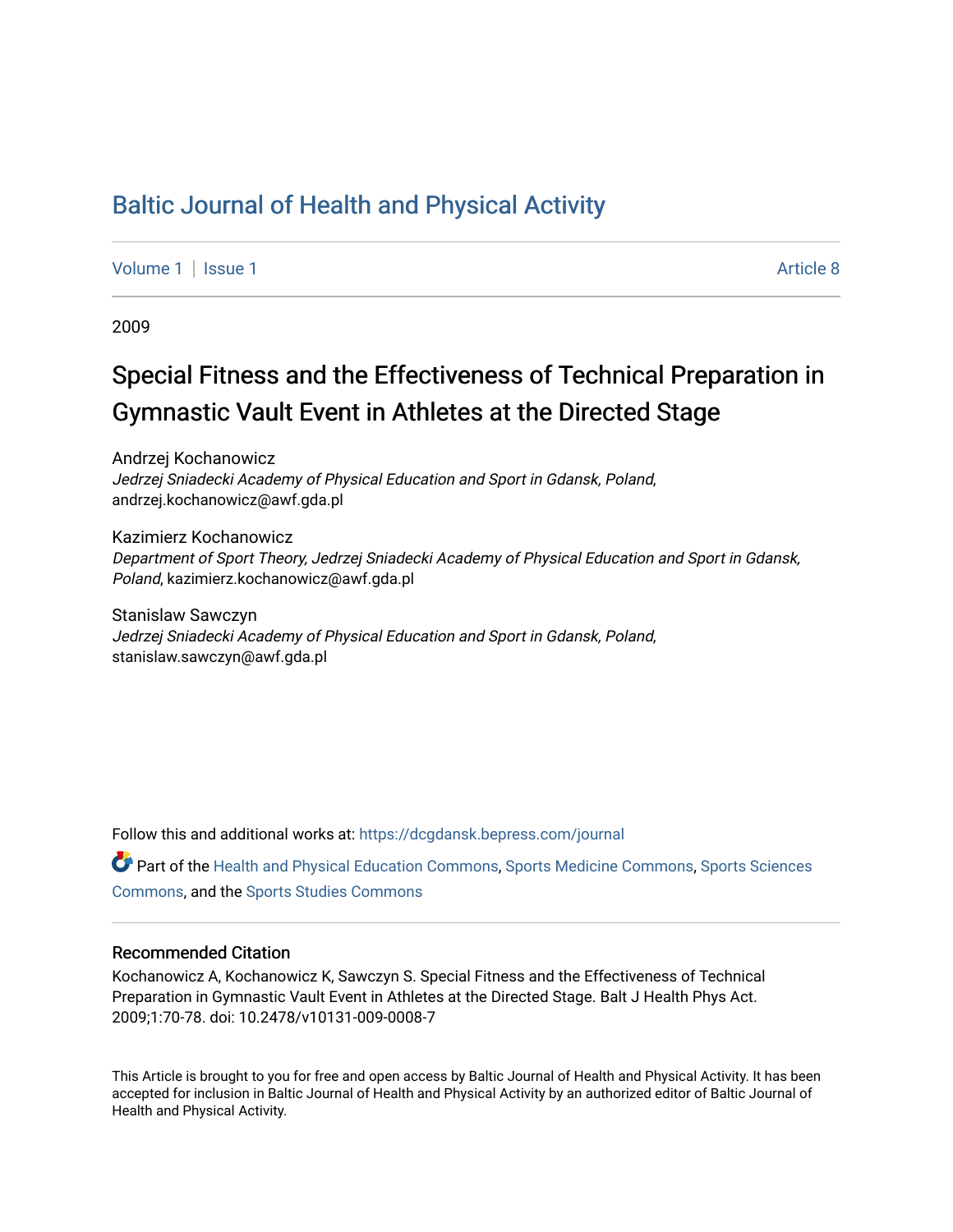|                                                                                                                                                                                                                | <b>Special Fitness and the Effectiveness of</b><br><b>Technical Preparation in Gymnastic Vault Event</b><br>in Athletes at the Directed Stage                                                                                                                                                                                                                                                                                                                                                                                                                                                                                                                                                                       |
|----------------------------------------------------------------------------------------------------------------------------------------------------------------------------------------------------------------|---------------------------------------------------------------------------------------------------------------------------------------------------------------------------------------------------------------------------------------------------------------------------------------------------------------------------------------------------------------------------------------------------------------------------------------------------------------------------------------------------------------------------------------------------------------------------------------------------------------------------------------------------------------------------------------------------------------------|
|                                                                                                                                                                                                                | DOI: 10.2478/v10131-009-0008-7                                                                                                                                                                                                                                                                                                                                                                                                                                                                                                                                                                                                                                                                                      |
| <b>Authors' Contribution:</b><br>A - Study Design<br>B - Data Collection<br>C - Statistical Analysis<br>D - Data Interpretation<br>E - Manuscript Preparation<br>F - Literature Search<br>G - Funds Collection | Andrzej Kochanowicz <sup>(A,B,C,D,E,F)</sup> , Kazimierz Kochanowicz <sup>(A,B,C,D,E,F)</sup> ,<br>Stanisław Sawczyn (A,B,C,D,E,F)<br>Jedrzej Sniadecki Academy of Physical Education and Sport in Gdansk,<br>Poland                                                                                                                                                                                                                                                                                                                                                                                                                                                                                                |
|                                                                                                                                                                                                                | Key words: artistic gymnastics, special fitness, individual profiles of special fitness,<br>gymnastic vault                                                                                                                                                                                                                                                                                                                                                                                                                                                                                                                                                                                                         |
|                                                                                                                                                                                                                | <b>Abstract</b>                                                                                                                                                                                                                                                                                                                                                                                                                                                                                                                                                                                                                                                                                                     |
|                                                                                                                                                                                                                | Background:   The aim of the study was to determine the correlation between individual<br>profiles of leading traits of special fitness with athletes' technical preparation<br>in the gymnastic vault event at the directed stage of training.                                                                                                                                                                                                                                                                                                                                                                                                                                                                     |
| <b>Material/Methods:</b>                                                                                                                                                                                       | The study involved 60 gymnasts aged 11-13 practising artistic gymnastics at<br>the stage of directed training.<br>The study was carried out in laboratory, training and sports competition<br>conditions in years $2003 - 2007$ .                                                                                                                                                                                                                                                                                                                                                                                                                                                                                   |
| <b>Results:</b>                                                                                                                                                                                                | An analysis of results enabled determining the most informative indices<br>having a significant relation with the sports results in gymnastic vault.<br>Quantitative criteria of special fitness and technical preparation in six-month<br>macrocycles of the training process have been worked out. Individual profiles<br>of special fitness with indication of their changeable character in the three-<br>year period of the study have been presented.                                                                                                                                                                                                                                                         |
| Conclusions:                                                                                                                                                                                                   | The research led to the following conclusions: $-$ an objective quantitative<br>assessment creates a possibility to optimise the training process of the<br>examined competitors through an appropriate selection of training means and<br>methods; – working out the structure of athletes' special preparation with<br>consideration for the curricular requirements in subsequent six-month<br>macrocycles will enable optimising the training process directed not only at<br>the all-round events but also at the possibilities to specialise in selected<br>gymnastic events; - the above study can also stimulate a further development<br>of the theory and methodology of training in artistic gymnastics. |
| Word count: 3468<br>Tables: 2                                                                                                                                                                                  | Received: June 2009                                                                                                                                                                                                                                                                                                                                                                                                                                                                                                                                                                                                                                                                                                 |

| Tables: 2      | <b>Received: June 2009</b> |
|----------------|----------------------------|
| Figures: 3     | Accepted: July 2009        |
| References: 19 | Published: September 2009  |

Address for correspondence:

dr hab. prof. nadzw. Kazimierz Kochanowicz Academy of Physical Education and Sport, Department of Sport Theory, ul. K. Górskiego 1, 80- 336 Gdańsk, Poland Phone: +48 58 554-73-17, e-mail: kochk@awf.gda.pl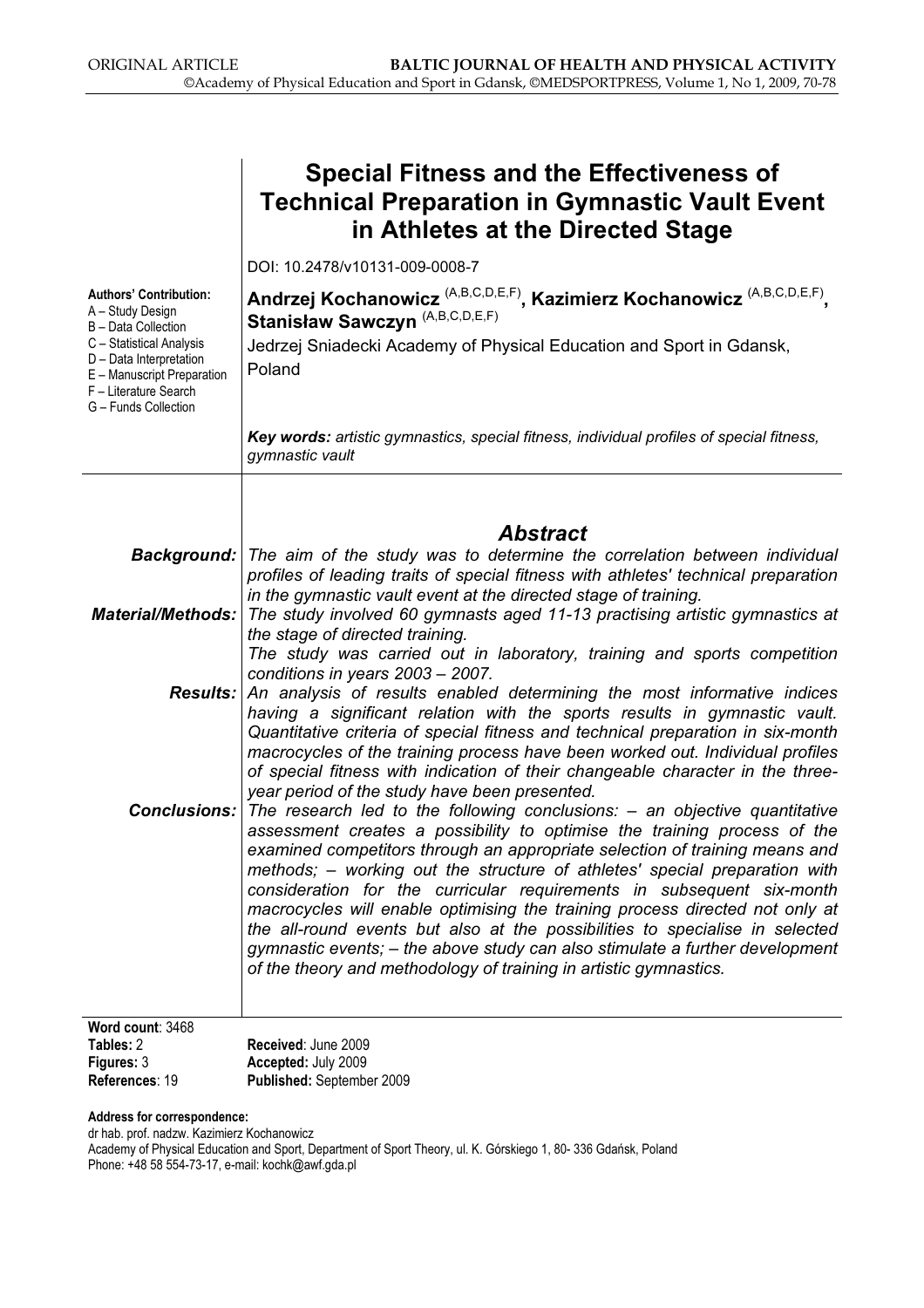#### Introduction

Perfecting the training process in gymnastics relies, among others, on new scientifically based values of diagnosing physical fitness and determining its influence on the effectiveness of athletes' technical preparation. Working out a methodology and organisation of studies with a technology of testing, criteria of assessment of gymnasts' sports preparation, together with determining optimal groups of means and methods of interacting can create a prospective direction of development and improvement of the theory and methodology of training. The increasing athletes' orientation towards specialisation in few selected gymnastic events distinguishes athletes at the highest level of sports mastery with a high level of various motor skills with a clear advantage of at least one leading trait. Such an example is given by a Polish gymnast Leszek Blanik – gold and bronze medallist of the Olympic Games, the World and European Championships in vaulting – earlier side "horse" jumps. He is characterised by a very high level of explosive power. He also exhibits a high degree of the development of the sense of balance and spatial-temporal orientation. That is why there is a need to deepen the knowledge in the scope of studies on special preparation already in young gymnasts on the basis of tests carried out not only in training conditions but also in laboratory conditions. The obtained information can be used for the main purposes of training with consideration of individual capabilities of each athlete. Individual interpersonal differences insofar as biological development and physical fitness have been analysed by numerous known authors, among them S. Drozdowski [1], Z. Drozdowski [2], Ważny [3], Wolański [4], Woynarowska [5]. In artistic gymnastics an important contribution to explaining the significance of parameters of somatic build, motor skills, volumes of applied training loads and forecasting sports results at various stages of a sports career was made by Cichalewska [6], Dancewicz et al. [7], Karniewicz [8], Kochanowicz [9], Kruczkowski [10], Sawczyn [11], Zasada [12], Ziemińska [13]. Still, until now individual profiles collating indices of special fitness and technical preparation in selected gymnastic events taking into account specific requirements at a given stage of training have not been worked out.

Therefore, the aim of the present study was to determine the correlation between individual profiles of leading traits of special fitness with athletes' technical preparation in the event of gymnastic vault at the directed stage of training.

#### Material and Methods

The study involved 60 young gymnasts aged 11–13 practising artistic gymnastics at the stage of directed training in the sports club .MKS AZS AWFiS Gdansk and in the Sports Mastery School in Gdansk. The study was carried out in laboratory, training and sports competition conditions in years 2003–2007. The athletes achieved important successes in competitions both in Poland and abroad. Among them there were Polish champions in gymnastic all-round and medallists of the finals in particular sports events.

To carry out the aim of the study, the following research methods and techniques were used:

- 1. An analysis of literature and generalisation of practical experiments in the scope of test experiments in various sports disciplines.
- 2. Method of individual cases.
- 3. Method of observation.
- 4. Assessment of physical fitness in laboratory conditions. This was carried out by means of computerised measuring apparatus in the Laboratory of Physical Effort at the Academy of Physical Education and Sport in Gdansk. It enables registering indices (jumping, speed-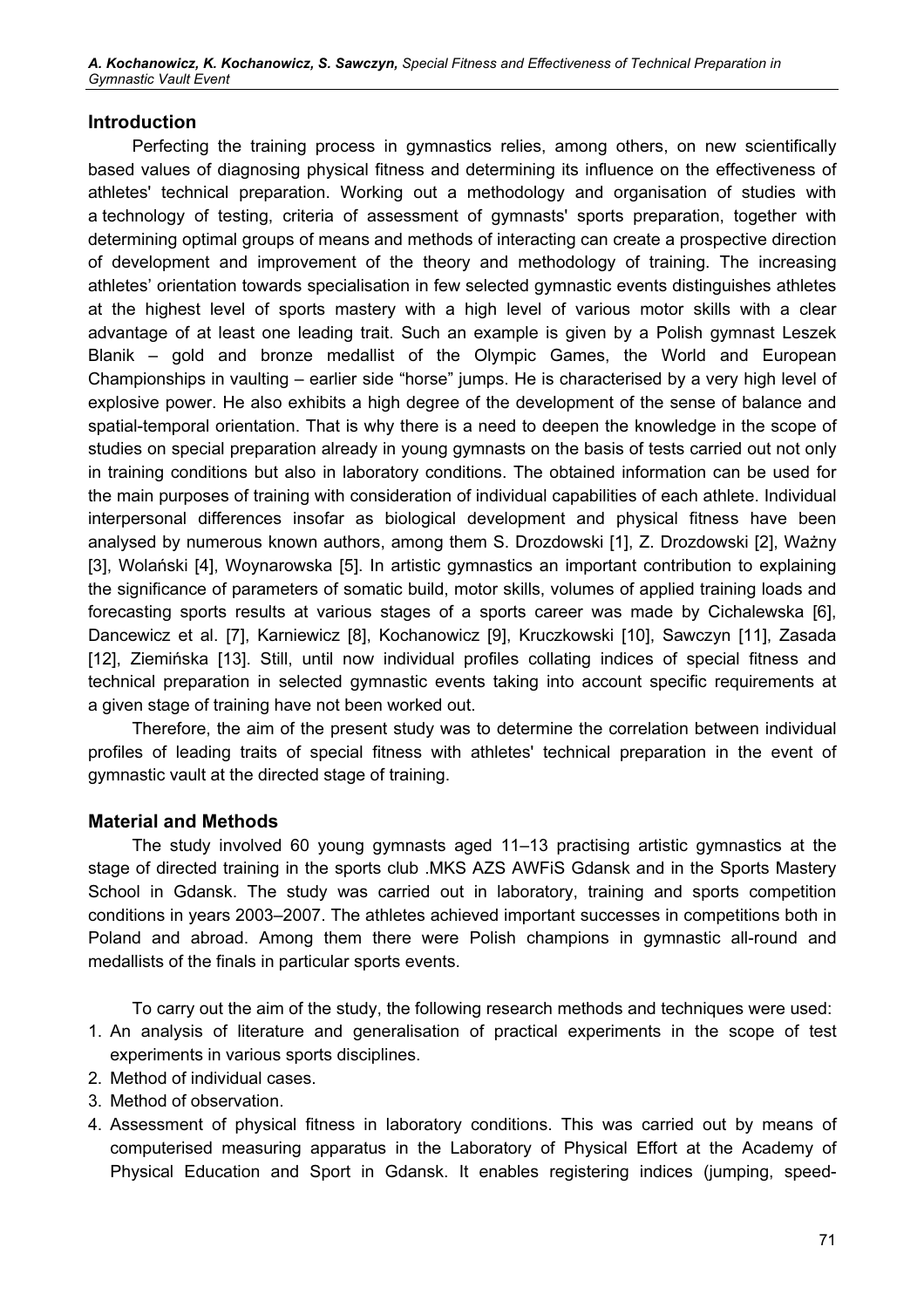strength, and endurance-strength ability) corresponding with the conditions of sports activity. The following measurements were taken:

- Isokinetic muscle strength measured separately and jointly for upper extremities by means of ergometric measurement apparatus "Concept 2 Dyno". Also dynamic strength endurance was tested on this ergometer – special speed-strength, and endurance-strength skills.
- Muscle strength of lower extremities (jumps with straight legs) measured on a tensometric mat by means of ERGO TESTER cooperating with a computer software GLOBUS ITALIA 1.1. The jump-off time was registered on it – special jumping skills.
- 5. An analysis of results obtained in official gymnastic competitions. For this protocols of regional and national competitions were used. The subjects of the same age group performed a jump – forward swing on a vault.
- 6. To study the correlations of physical fitness indices with technical preparation in the vault event, Spearman's correlations were applied.

#### Results

The specificity of physical effort in gymnasts performing complex acrobatic manoeuvres requires, among others, a high level of dynamic strength of both arms and legs. Training loads of high dynamics are characterised by a very short time of performing a particular movement and by great explosive power. One should remember that gymnastic exercises are often an inseparable element of dynamic and static work. A gymnastic vault clearly reflects such specificity of effort which is determined by various manifestations of the dynamic strength of the lower extremities primarily at the moment of jump-off from the springboard and then of the upper extremities during a jump-off from the apparatus. The static strength is manifested at the moment of landing, thus opposing the dynamic strength.

In connection with the above, in order to realise the aim of this study an analysis of correlations of selected indices of special fitness determined in laboratory conditions with technical preparation in the event of gymnastic vault was carried out. It follows from the data presented in Table 1 that the greatest correlation with the final result and the correctness of performing the vaults assessed on the basis of committed errors was revealed in the index of jump-offs in jumps from both feet with straight legs. The correlative value oscillated mainly between -0.55 and -0.83 throughout the whole study period. We have also noted a high correlation between the final result, the quality of performing the vault assessed on the basis of the magnitude of errors and the index of strength endurance of upper extremities extensors in the conditions of isokinetic work; its correlative value fell between 0.61 and 0.72 at the beginning and the end of the study period. Also indices which can serve to supplement the earlier information have been presented. These are indices of isokinetic strength of extensors and flexors of upper extremities. Their correlative significance was present only in some of the six-month research macrocycles. The above study results enabled working out quantitative criteria of assessment of the level of special fitness and technical preparation in particular macrocycles of the training process.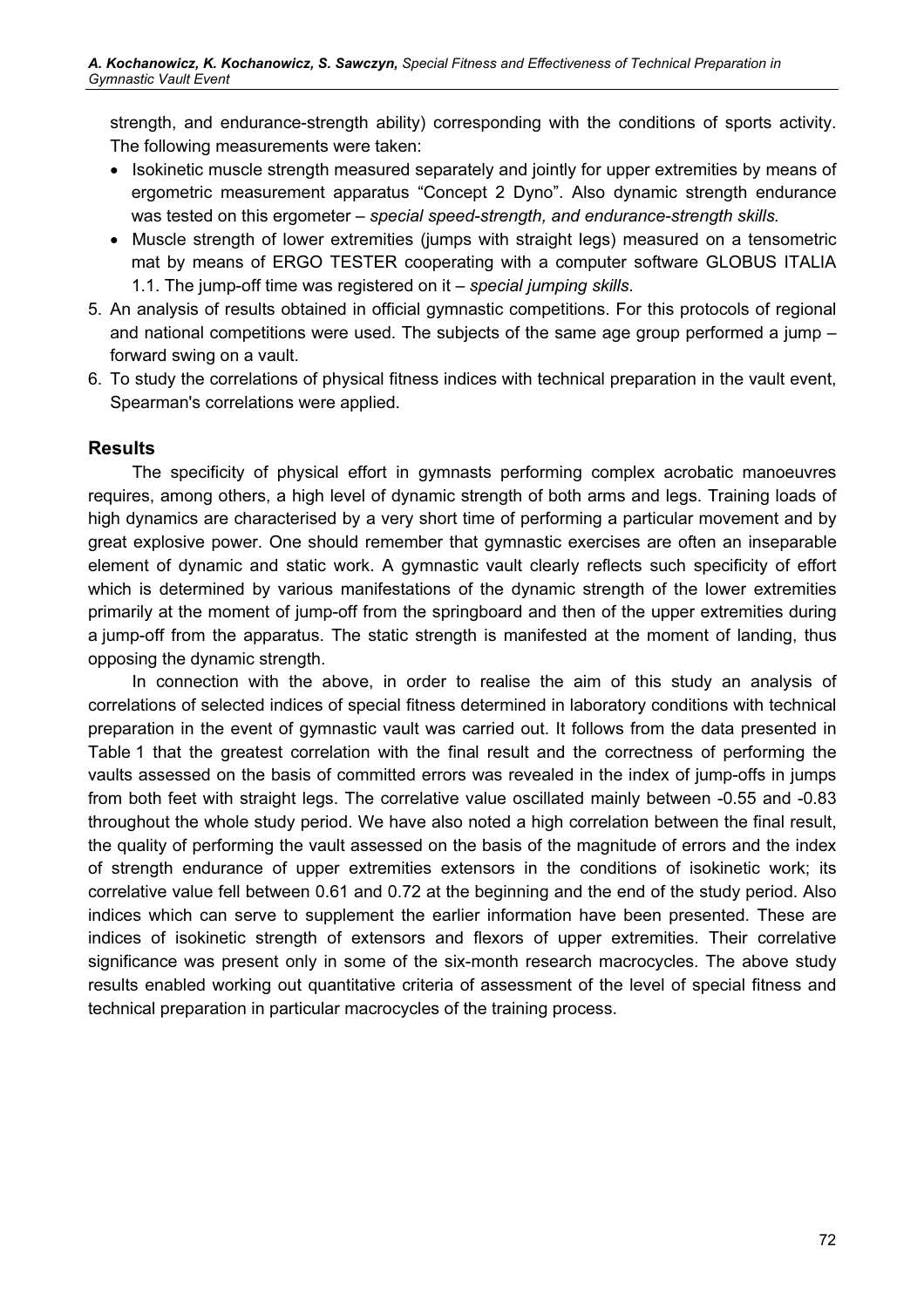Tab. 1. Numeric values of the coefficients of correlation between indices of physical fitness and technical preparation in vaulting jump in particular macrocycles of the training process

|                               | Six-month macrocycles | Indices determined in laboratory conditions |                                                                          |                                                                          |                                                                         |                                                                                  |                                                                          |  |
|-------------------------------|-----------------------|---------------------------------------------|--------------------------------------------------------------------------|--------------------------------------------------------------------------|-------------------------------------------------------------------------|----------------------------------------------------------------------------------|--------------------------------------------------------------------------|--|
| Vaulting                      |                       | jumps from both feet<br>Time of jump-off in | Max relative isokinetic<br>strength of extensors<br>of upper extremities | Max isokinetic strength<br>of extensors of the left<br>upper extremity j | Max isokinetic strength<br>of extensors of the right<br>upper extremity | the right upper extremity<br>strength of extensors of<br>Max relative isokinetic | extensors of upper<br>Isokinetic strength<br>endurance of<br>extremities |  |
| Degree of exercise difficulty |                       | $-0.71$                                     | 0.50                                                                     | 0.40                                                                     | 0.63                                                                    | 0.66                                                                             | 0.49                                                                     |  |
| <b>Final result</b>           |                       | $-0.83$                                     | 0.42                                                                     | 0.49                                                                     | 0.75                                                                    | 0.76                                                                             | 0.69                                                                     |  |
| Magnitude of errors           |                       | $-0.31$                                     | $-0.04$                                                                  | $-0.09$                                                                  | $-0.09$                                                                 | $-0.16$                                                                          | $-0.23$                                                                  |  |
| Degree of exercise difficulty | $\mathbf{I}$          | $-0.65$                                     | $-0.04$                                                                  | 0.21                                                                     | 0.58                                                                    | 0.60                                                                             | 0.34                                                                     |  |
| <b>Final result</b>           |                       | $-0.65$                                     | 0.34                                                                     | 0.42                                                                     | 0.75                                                                    | 0.78                                                                             | 0.61                                                                     |  |
| Magnitude of errors           |                       | 0.61                                        | $-0.45$                                                                  | $-0.46$                                                                  | $-0.77$                                                                 | $-0.79$                                                                          | $-0.67$                                                                  |  |
| Degree of exercise difficulty | Ш<br>IV               |                                             |                                                                          |                                                                          |                                                                         |                                                                                  |                                                                          |  |
| <b>Final result</b>           |                       | $-0.58$                                     | 0.36                                                                     | 0.23                                                                     | 0.10                                                                    | 0.18                                                                             | 0.16                                                                     |  |
| Magnitude of errors           |                       | 0.58                                        | $-0.36$                                                                  | $-0.23$                                                                  | $-0.10$                                                                 | $-0.18$                                                                          | $-0.16$                                                                  |  |
| Degree of exercise difficulty |                       |                                             | $\frac{1}{2}$                                                            | $\overline{\phantom{a}}$                                                 | $\frac{1}{2}$                                                           | $\overline{\phantom{0}}$                                                         | $\frac{1}{2}$                                                            |  |
| <b>Final result</b>           |                       | $-0.55$                                     | 0.07                                                                     | 0.37                                                                     | 0.31                                                                    | 0.32                                                                             | 0.40                                                                     |  |
| Magnitude of errors           |                       | 0.55                                        | $-0.07$                                                                  | $-0.37$                                                                  | $-0.31$                                                                 | $-0.32$                                                                          | $-0.40$                                                                  |  |
| Degree of exercise difficulty | $\vee$                | $-0.28$                                     | $-0.12$                                                                  | 0.20                                                                     | 0.21                                                                    | 0.21                                                                             | 0.25                                                                     |  |
| <b>Final result</b>           |                       | $-0.49$                                     | 0.48                                                                     | 0.61                                                                     | 0.66                                                                    | 0.61                                                                             | 0.66                                                                     |  |
| Magnitude of errors           |                       | 0.47                                        | $-0.67$                                                                  | $-0.66$                                                                  | $-0.72$                                                                 | $-0.66$                                                                          | $-0.70$                                                                  |  |
| Degree of exercise difficulty | VI                    |                                             | $\overline{a}$                                                           |                                                                          |                                                                         |                                                                                  |                                                                          |  |
| Final result                  |                       | $-0.55$                                     | 0.66                                                                     | 0.65                                                                     | 0.37                                                                    | 0.32                                                                             | 0.72                                                                     |  |
| Magnitude of errors           |                       | 0.55                                        | $-0.66$                                                                  | $-0.65$                                                                  | $-0.37$                                                                 | $-0.32$                                                                          | $-0.72$                                                                  |  |

Source: own research

The basis to create such criteria was the consistence of the study results with the requirements of the reliability of measurements and their normal statistical distribution. This enabled working out special scales of numeric assessment for particular control tests noted in various units of measurements. Due to significant changes taking place in the development of special fitness and technical preparation of young gymnasts, special scales of assessment from 0 to 10 have been prepared; they corresponded to the requirements in the given six-month macrocycle of the training process. The point values of the most significant indices of gymnasts' special fitness are presented in Table 2. It shows the criteria of qualitative and quantitative assessment in six half-yearly training macrocycles. The point values of the mentioned indices show that the requirements posed for gymnasts' special fitness at the stage of directed training change in the subsequent six-month macrocycles. For example, if in the examined competitor the value of the index of the time of jump-off in jumping from both feet in the first six-month macrocycle amounts to 0.168s, then he obtains 3 points for it. Yet for the same result of the index in the fourth six-month macrocycle he will receive only 1 point. In the next six-month macrocycle, the above value does not receive any poitns.

Thanks to the created criteria of quantitative criteria of the assessment of physical fitness and technical preparation, it was possible to present particular results of the most informative tests in one graph characterising a competitor's individual profile in a many-month training process.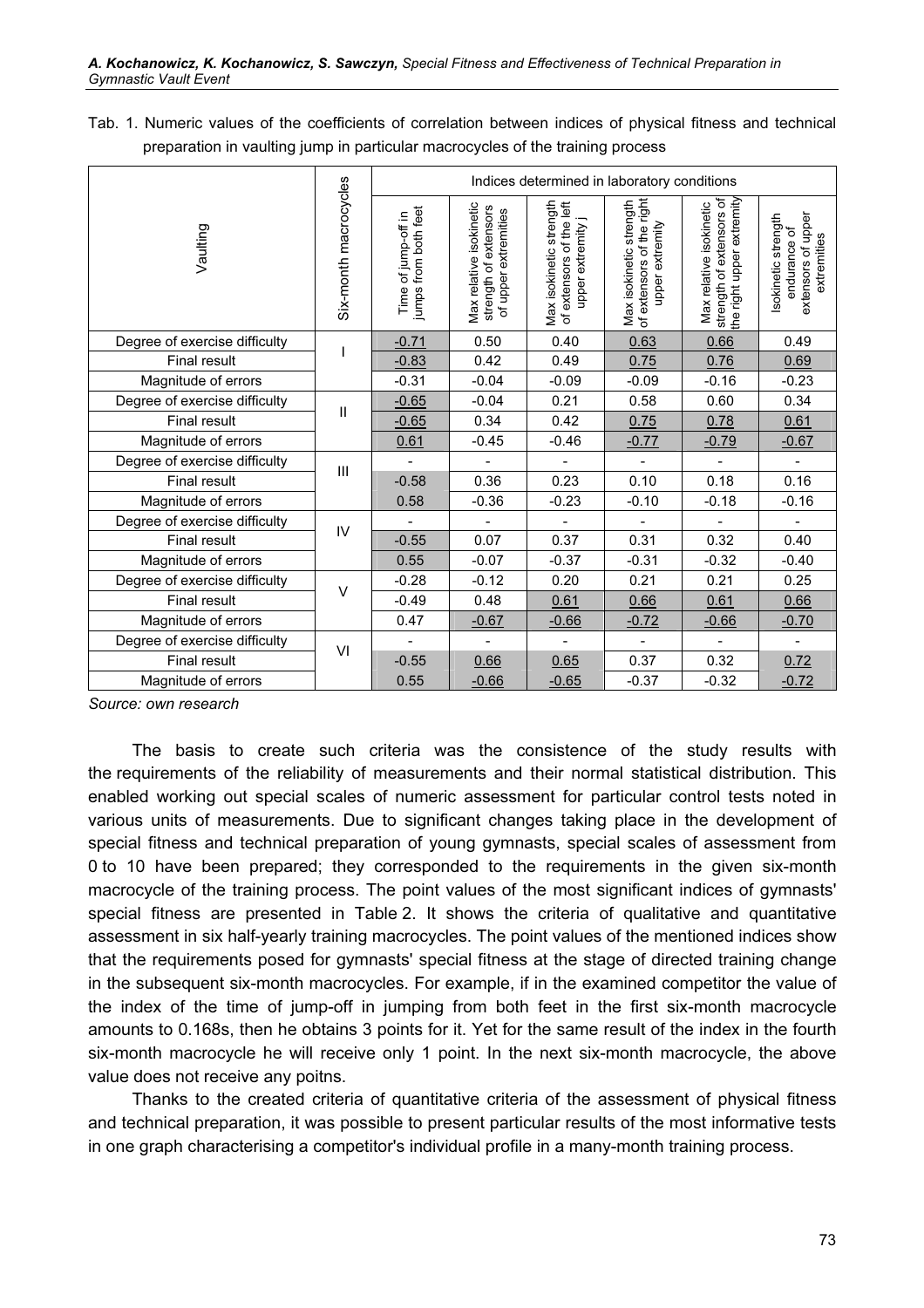#### Tab. 2. Point values of the most important indices of special fitness and technical preparation in 11–13-yearold gymnasts

|                                            |                                                                                 | Point ranges    |                 |                 |                 |                 |                 |                  |                 |                 |                 |
|--------------------------------------------|---------------------------------------------------------------------------------|-----------------|-----------------|-----------------|-----------------|-----------------|-----------------|------------------|-----------------|-----------------|-----------------|
|                                            |                                                                                 | $\mathbf{1}$    | 2               | 3               | 4               | 5               | 6               | $\overline{7}$   | 8               | 9               | 10              |
|                                            | Time of jump-off in<br>jumps from both feet<br>with straight legs               | $0.180 - 0.175$ | $0.174 - 0.169$ | $0.168 - 0.163$ | $0.162 - 0.157$ | $0.156 - 0.151$ | $0.150 - 0.145$ | $0.144 - 0.139$  | $0.138 - 0.133$ | $0.132 - 0.127$ | $0.126 - 0.121$ |
|                                            | Isokinetic strength<br>endurance of<br>extensors of upper<br>extremities        | $5.6 - 8.3$     | $8.4 - 11.1$    | $11.2 - 13.9$   | 14 - 16.7       | $16.8 - 20.0$   | $20.1 - 21.7$   | $21.8 - 23.3$    | $23.4 - 24.9$   | $25 - 26.5$     | $26.6 - 28$     |
|                                            | Vaulting - final result                                                         | $12.5 - 12.6$   | $12.7 - 12.8$   | $13.9 - 13.0$   | $13.1 - 13.2$   | $13.3 - 13.4$   | $13.5 - 13.6$   | $13.7 - 13.8$    | $13.9 - 14.0$   | 14.1 - 14.2     | $14.3 - 14.4$   |
|                                            |                                                                                 | Point ranges    |                 |                 |                 |                 |                 |                  |                 |                 |                 |
|                                            |                                                                                 | $\mathbf{1}$    | $\overline{2}$  | 3               | $\overline{4}$  | 5               | 6               | $\overline{7}$   | 8               | 9               | 10              |
|                                            | Time of jump-off in<br>jumps from both feet<br>with straight legs               | $0.178 - 0.173$ | $0.172 - 0.167$ | $0.166 - 0.161$ | $0.160 - 0.155$ | $0.154 - 0.149$ | $0.148 - 0.143$ | $0.142 - 0.137$  | $0.136 - 0.131$ | $0.130 - 0.125$ | $0.124 - 0.119$ |
|                                            | Isokinetic strength<br>endurance of<br>extensors of upper<br>extremities        | $12.6 - 14.9$   | $15.0 - 17.3$   | 17.4 - 19.7     | $19.8 - 22.3$   | $22.4 - 24.7$   | $24.8 - 27.1$   | $27.2 - 29.5$    | $29.6 - 31.9$   | $32.0 - 32.3$   | $32.4 - 34.7$   |
|                                            | Vaulting - final result                                                         | $12.6 - 12.7$   | $12.8 - 12.9$   | $13.0 - 13.1$   | $13.2 - 13.3$   | $13.4 - 13.5$   | $13.6 - 13.7$   | $13.8 - 13.9$    | $14.0 - 14.1$   | $14.2 - 14.3$   | $14.4 - 14.5$   |
|                                            |                                                                                 | Point ranges    |                 |                 |                 |                 |                 |                  |                 |                 |                 |
|                                            |                                                                                 | $\mathbf{1}$    | $\overline{2}$  | 3               | 4               | 5               | 6               | $\overline{7}$   | 8               | 9               | 10              |
| physical fitness and technical preparation | Time of jump-off in<br>jumps from both feet<br>with straight legs               | $0.176 - 0.171$ | $0.170 - 0.165$ | $0.164 - 0.159$ | $0.158 - 0.153$ | $0.152 - 0.147$ | $0.146 - 0.141$ | $0.140 - 0.135$  | $0.134 - 0.129$ | $0.128 - 0.123$ | $0.122 - 0.117$ |
|                                            | Isokinetic strength<br>endurance of<br>extensors of upper<br>extremities        | $16.3 - 18.2$   | $18.3 - 20.2$   | $20.3 - 22.2$   | $22.3 - 24.2$   | $24.3 - 26.2$   | $26.3 - 28.2$   | $28.3 - 30.2$    | $30.3 - 32.2$   | $32.3 - 34.2$   | $34.3 - 36.2$   |
|                                            | Vaulting - final result                                                         | $12.7 - 12.8$   | $12.9 - 13.0$   | $13.1 - 13.2$   | $13.3 - 13.4$   | $13.5 - 13.6$   | $13.7 - 13.8$   | $13.9 - 14.0$    | $14.1 - 14.2$   | $14.3 - 14.4$   | $14.5 - 14.6$   |
|                                            |                                                                                 | Point ranges    |                 |                 |                 |                 |                 |                  |                 |                 |                 |
|                                            |                                                                                 | $\mathbf{1}$    | $\overline{2}$  | 3               | $\sqrt{4}$      | 5               | $\,6$           | $\boldsymbol{7}$ | 8               | $9\,$           | 10              |
| Indices of                                 | Time of jump-off in<br>jumps from both feet<br>with straight legs               | $0.172 - 0.167$ | $0.166 - 0.161$ | $0.160 - 0.155$ | $0.154 - 0.149$ | $0.148 - 0.143$ | $0.142 - 0.137$ | $0.136 - 0.131$  | $0.130 - 0.126$ | $0.125 - 0.121$ | $0.120 - 0.116$ |
|                                            | Isokinetic strength<br>endurance of<br>extensors of upper<br>extremities        | $21.6 - 23.2$   | $23.3 - 24.9$   | $25.0 - 26.6$   | $26.7 - 28.3$   | $28.4 - 30.0$   | $30.1 - 31.7$   | $31.8 - 33.4$    | $33.5 - 35.1$   | $35.2 - 36.8$   | $36.9 - 38.5$   |
|                                            | Vaulting - final result                                                         | $12.8 - 12.9$   | $13.0 - 13.1$   | $13.2 - 13.3$   | $13.4 - 13.5$   | $13.6 - 13.7$   | $13.8 - 13.9$   | $14.0 - 14.1$    | $14.2 - 14.3$   | $14.4 - 14.5$   | $14.6 - 14.7$   |
|                                            |                                                                                 | Point ranges    |                 |                 |                 |                 |                 |                  |                 |                 |                 |
|                                            |                                                                                 | $\mathbf{1}$    | $\overline{2}$  | 3               | $\overline{4}$  | 5               | 6               | $\overline{7}$   | 8               | 9               | 10              |
|                                            | Time of jump-off in<br>jumps from both feet<br>with straight legs               | $0.165 - 0.161$ | $0.160 - 0.155$ | $0.154 - 0.150$ | $0.149 - 0.145$ | $0.144 - 0.140$ | $0.139 - 0.135$ | $0.134 - 0.130$  | $0.129 - 0.125$ | $0.124 - 0.120$ | $0.119 - 0.115$ |
|                                            | Isokinetic strength<br>endurance of<br>extensors of upper<br>extremities        | $22.6 - 24.5$   | $24.6 - 26.5$   | $26.6 - 28.5$   | $28.6 - 30.5$   | $30.6 - 32.5$   | $32.6 - 34.5$   | $34.6 - 36.5$    | $36.6 - 38.5$   | $38.6 - 40.5$   | $40.6 - 42.5$   |
|                                            | Vaulting - final result                                                         | $12.9 - 13.0$   | $13.1 - 13.2$   | $13.3 - 13.4$   | $13.5 - 13.6$   | $13.7 - 13.8$   | $13.9 - 14.0$   | $14.1 - 14.2$    | $14.3 - 14.4$   | $14.5 - 14.6$   | $14.7 - 14.8$   |
|                                            |                                                                                 |                 |                 |                 |                 |                 | Point ranges    |                  |                 |                 |                 |
|                                            |                                                                                 | $\mathbf{1}$    | $\overline{2}$  | 3               | 4               | 5               | 6               | $\overline{7}$   | 8               | 9               | 10              |
|                                            | Time of jump-off in<br>jumps from both feet<br>with straight legs               | $0.162 - 0.158$ | $0.157 - 0.153$ | $0.152 - 0.148$ | $0.147 - 0.143$ | $0.142 - 0.138$ | $0.137 - 0.133$ | 0.132-0.128      | $0.127 - 0.123$ | $0.122 - 0.118$ | $0.117 - 0.113$ |
|                                            | <b>Isokinetic strength</b><br>endurance of<br>extensors of upper<br>extremities | $23.6 - 24.8$   | $24.9 - 26.7$   | $26.8 - 28.6$   | $28.7 - 30.5$   | $30.6 - 32.4$   | $32.5 - 34.3$   | $34.4 - 36.2$    | $36.3 - 38.1$   | $38.2 - 40.0$   | $40.1 - 41.9$   |
|                                            | Vaulting - final result                                                         | $13.0 - 13.1$   | $13.2 - 13.3$   | $13.4 - 13.5$   | $13.6 - 13.7$   | $13.8 - 13.9$   | $14.0 - 14.1$   | $14.2 - 14.3$    | $14.4 - 14.5$   | $14.6 - 14.7$   | $14.8 - 14.9$   |

While characterising particular gymnasts, the most reliable control indices were used. They made it possible to classify competitors in the subsequent macrocycles distinguishing their leading as well as worse developed traits of special fitness with reference to the sports level in gymnastic vault. Figures 1–3 present sample profiles of three selected athletes whose character of individual strength capabilities in the three-year study period significantly differed. However, some common features have been noted.

Among all examined gymnasts, competitor P.J. was characterised by the highest level of special fitness and technical preparation in vaulting insofar as the criteria of assessment by points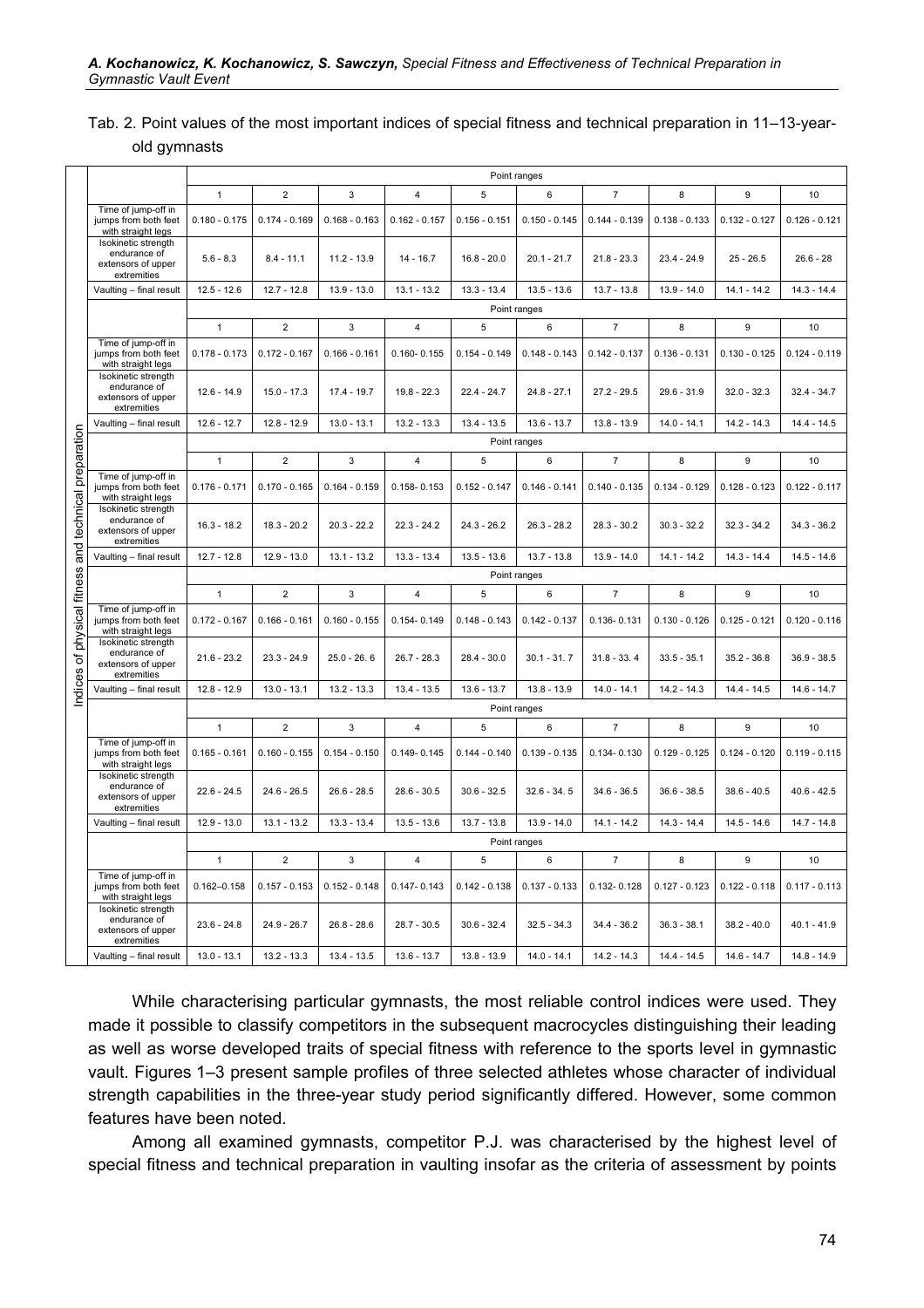developed for particular six-month macrocycles of the training process (Fig. 1). The highest point value of indices of special fitness enabled the gymnast to achieved the level of technical preparation exceeding the syllabus of the  $3<sup>rd</sup>$  grade of a sports school. Mean points values of special fitness fell between 8 and 10 points. While analysing the structure of the presented profile, it emerged that for this competitor the isokinetic strength endurance of extensors of upper extremities determined the final result of the vault to the greatest extent. This correlation can be explained by the relations which took place in the first, fifth and sixth study macrocycle. Looking at the first and the fifth six-month macrocycle, it was observed that the level of technical preparation in gymnastic vault remained at a very high level while the level of jumping ability measured by the time of jump-off in jumping from both feet with straight legs fell to the value of 8–9 points. In the sixth macrocycle, when the level of jumping ability increased to the value of 10 points, a deterioration in the level of technical preparation in vaulting was observed. Supposedly, this could have been caused by a significant fall in the level of the index of isokinetic strength endurance of extensors of upper extremities from 10 to 8 points.



Fig. 1. The character of changes in selected indices of special fitness in competitor P.J. in a three-year study period

Gymnast A.L. revealed different properties of special fitness (Fig. 2). As can be seen in the below profile, jumping capabilities, which developed at the highest level in the three-year study period, are the leading trait in this athlete. Although this ability was very highly developed, it did not give the athlete a possibility to achieve the greatest result in vaulting. One can assume that the main reason was too low a level of isokinetic strength endurance of extensors of upper extremities, which was placed at the level of 3–6 points in particular macrocycles.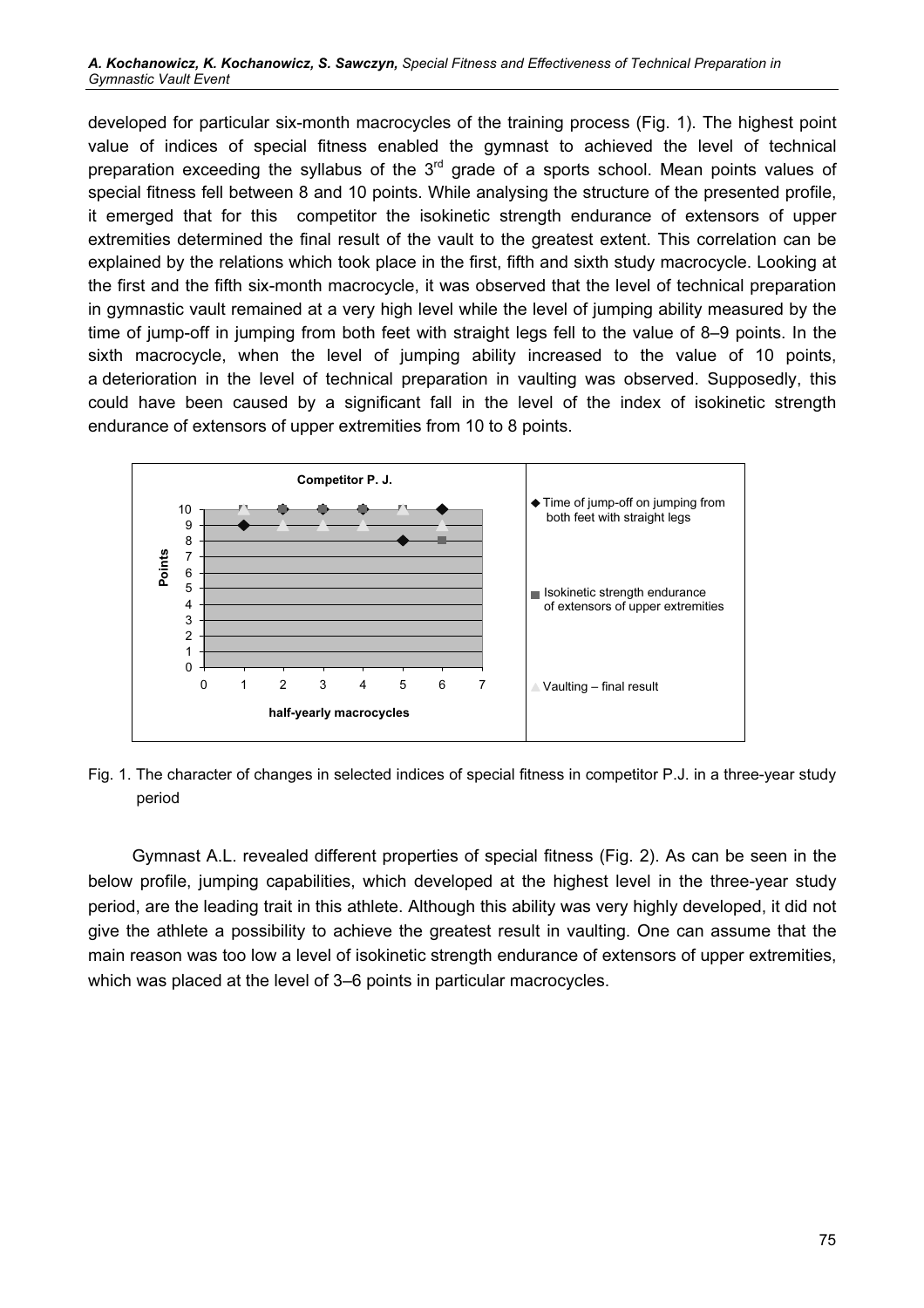

Fig. 2. The character of changes in selected indices of special fitness in competitor A.L. in a three-year study period

Analysing the leading traits of gymnast L.B.'s special fitness, one can notice similar codependence on the final result in vaulting. As follows from the below profile, the jumping ability was the most developed. It was running at the level of 5–10 points. Very poorly developed isokinetic strength endurance of extensors of upper extremities (1–3 points) largely limited a possibility to achieve a higher sports result in vaulting.



Fig. 3. The character of changes in selected indices of special fitness in competitor L.B. in a three-year study period

#### **Discussion**

Determining the most important factors influencing the effectiveness of technical preparation will surely allow improving the level of sports results. Results of studies by Arkayev & Suchilin [14], Starosta [15] and others showed that there are significant correlations between the level of development of selected components of physical fitness and the effectiveness of technical preparation. Zaciorski [16], Menchin [17], Gavierdovskij [18] considered strength and its derivatives as the key link in the special preparation conditioning the achievement of a high level of technical preparation. According to Arkayev and Suchilin [14] the most important factors influencing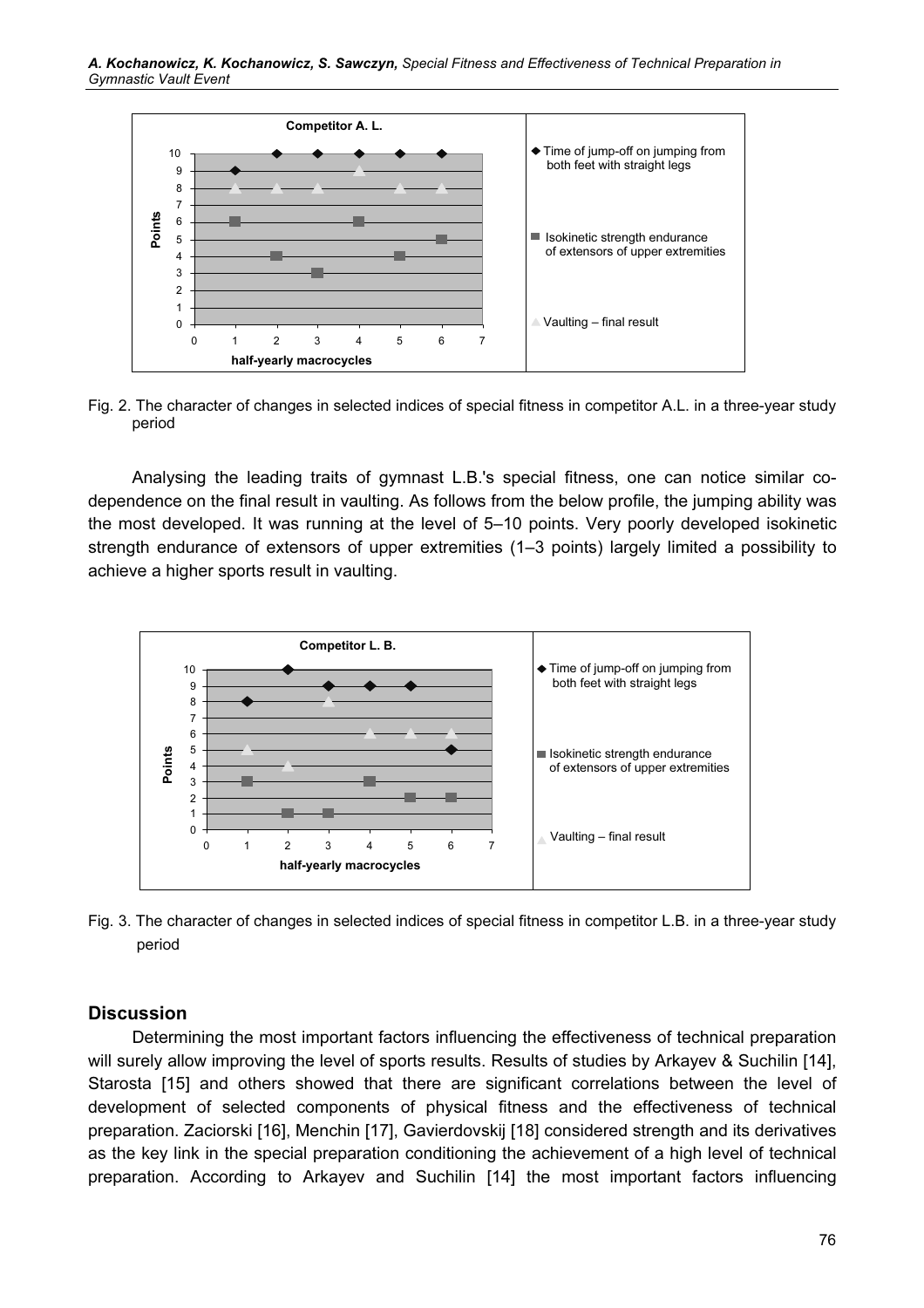the results in artistic gymnastics are: strength, flexibility (significant influence), endurance (moderate influence), speed (slight influence). Also Smolevsky & Gavierdovskij [19] are in agreement that strength capabilities decide to a large extent about the quality and the effectiveness of teaching gymnastic exercises. A similar view is expressed by Kochanowicz [9], Sawczyn [11], Zasada [12], who stress that mastering exercises of great difficulty requires a high level of development of strength, speed, endurance and flexibility. They indicate the need to develop these abilities already at the stage of comprehensive training.

In specialist literature little space has been devoted to the studies on correlations of particular motor skills and the effectiveness of technical preparation in selected gymnastic events. Also apparent is the lack of studies insofar as individual profiles of athletes' physical fitness at particular stages of training with reference to selected gymnastic events. Due to the complexity of the research problem, its study requires a multi-stage approach. The presented analysis of correlations of selected features of special fitness and technical preparation in vaulting can exemplify perfecting the technology of control in the remaining gymnastic events. The greatest correlation with the final result in vaulting in 11-13-year-old gymnasts was noted in the index defining the time of jump-off in jumping from both feet with straight legs and in the index of isokinetic strength endurance of the extensors of upper extremities. Criteria of quantitative assessment in particular six-month study macrocycles have been worked out for the above indices of special fitness and technical preparation. They made it possible to refer various test indices to the curriculum requirements for the given macrocycle in a unified point scale. Owing to that one can present particular results of the most informative effort tests in one graph characterising an athlete's individual profile in a many-month training process. Such a solution enables indicating an appropriate direction of activity and corrections in the content of training depending on athletes' individual effort capabilities. An analysis of individual profiles of special fitness and technical preparation in gymnastic vaulting proved that despite highly formed jumping abilities of the studied athletes, one should pay attention to the remaining factors determining a high level of the performed vault. These include endurance-strength abilities of extensors of upper extremities measured in the conditions of isokinetic work.

#### **Conclusions**

- 1. An objective quantitative assessment creates a possibility to optimise the training process of the examined competitors through an appropriate selection of training means and methods.
- 2. Working out the structure of athletes' special preparation with consideration for the curricular requirements in subsequent six-month macrocycles will enable optimising the training process directed not only at the all-round events but also at the possibilities to specialise in selected gymnastic events.
- 3. The above study can also stimulate a further development of the theory and methodology of training in artistic gymnastics.

### **References**

- 1. Drozdowski S. Rozwój fizyczny dzieci w wieku 7-10 lat [in Polish] [Physical development of children aged 7-10 years]. Monografie AWF Poznań; 1980, No 139.
- 2. Drozdowski Z. Filogenetyczny rozwój motoryczności człowieka [in Polish] [Philogenetic development of a human being's motorics]. In: Osiński W, editor. Motoryczność człowieka - jako struktura, zmienność i uwarunkowania [Motorics of a human – its structure, alternation and conditions]. Monografie, Podręczniki i Skrypty AWF Poznań; 1994, No 310.